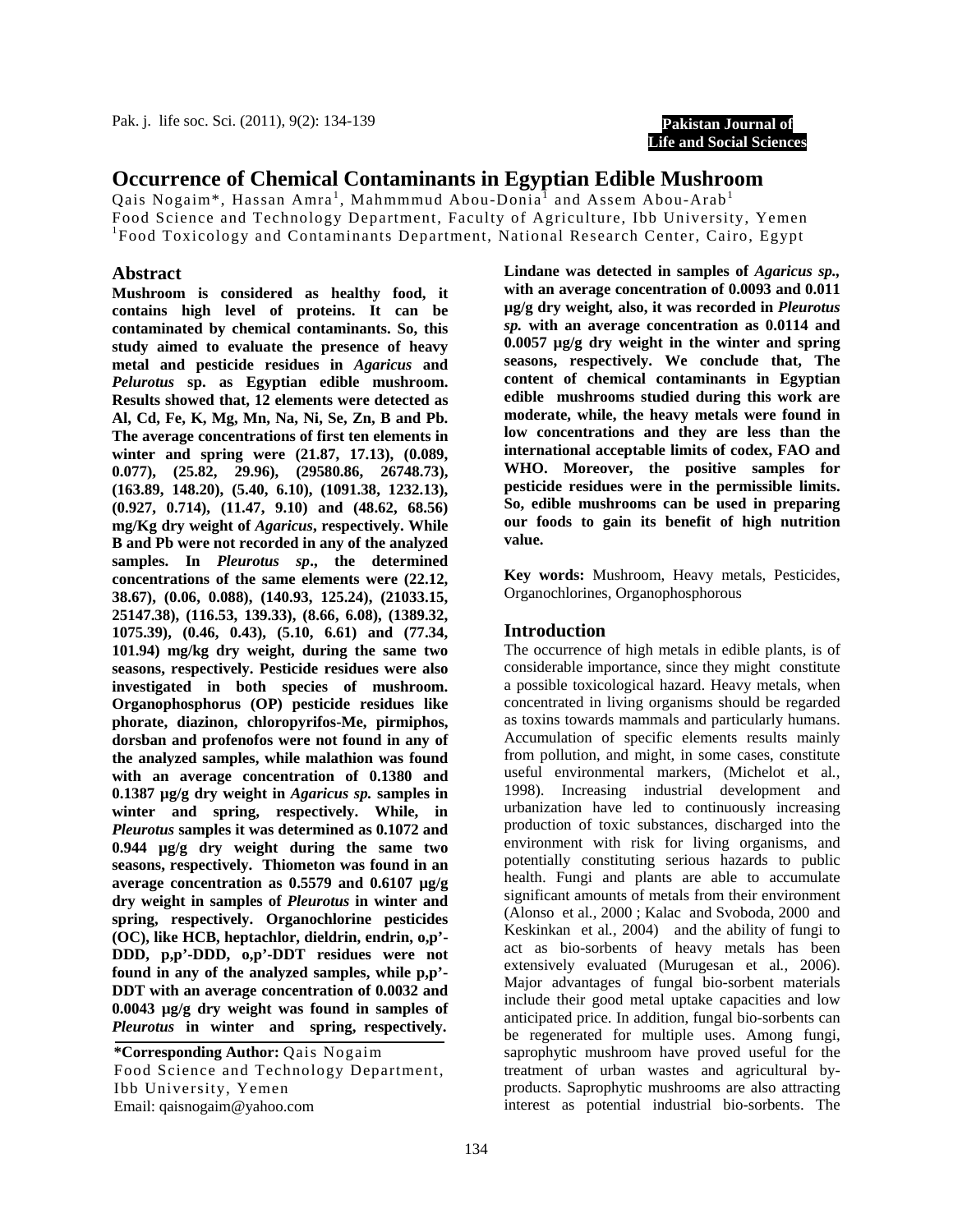uptake of metals by fungal biomass appears to involve a combination of two processes: bioaccumulation (i.e. active metabolism-dependent processes, which may include both transport into the cell and partitioning into intracellular components) and bio-sorption (i.e. the binding of metals to the biomass by processes that do not require metabolic energy). Several chemical processes may be involved in bio-sorption, including adsorption, ion exchange processes and covalent binding. The polar groups of proteins, amino acids, lipids and structural polysaccharides (chitin, chitosan, glucans) may take part in bio-sorption. According to, Morley and Gadd, (1995) potassium and phosphorus supplementation is very great important for fungus growth. The uptake of metals by living cells depends on species, contact time, pH of the metal solution, culture conditions, initial metal ion concentration, and the concentration of cells in the solution.

Pesticides are widely used in agricultural and residential applications as insecticides, herbicides, fungicides and rodenticides. Organochlorine pesticides, which are persistent in the environment and cause biological damage accumulate in an organism over time, OPPs and carbamate pesticides are short-lived in the environment and fast-acting on their 'target pest'. Direct mortality of wildlife from organochlorine pesticides is uncommon, however, mortality is the primary documented effect on nontarget wildlife from OP and carbamate pesticides. OP are the most likely pesticides to be involved in acute human poisonings, fungal lactase enzyme produced by *Pleurotus ostreatus* has been reported, as able to perform the oxidative degradation of OP (Jauregui et al*.,* 2003). In this concern, Abou-Arab, (2000) evaluated three species of mushroom, *Pleurotus ostreatus, Agaricus spp.* and *Lentinus edodus* for their contents of heavy metals and pesticides and stated that the concentrations of metals varied widely among the three species. Mushroom growing on contaminated substrate by metals and pesticides were able to bio-accumulate these chemicals in their fruiting bodies. The influence of processing (canning and pickling) on metals and pesticides in cultivated mushroom was also studied. The losses of lindane and malathion by different processing methods was recorded.

The aim of this work is to concentrate light on the levels of contamination of two types of mushrooms by pesticides and heavy metals during spring and winter seasons of 2007/2008 in Egypt.

# **Materials and Methods**

#### **Mushroom samples**

A total of 40 samples of both *Agaricus* and *Pleurotus* Egyptian edible cultivated mushroom were purchased randomly from markets of Great Cairo Governorate, during winter season of 2007 and spring season of 2008. The purchased samples were refrigerated at -4 ºC until analyzed.

#### **Determination of heavy metals**

Approximately 10g of dried and homogenized mushroom was placed in a porcelain crucible and ashed in an oven (muffle furnace) at 430**-**450 °C for 15 – 20 hr, (kalac and svoboda, 2000). The ashed material was dissolved in 5 ml concentrated HNO<sub>3</sub>, evaporated to dryness, heated again to 450 °C, dissolved in  $HNO<sub>3</sub>$  and diluted with de-ionized water to a definite volume and a final  $HNO<sub>3</sub>$  concentration of 1 %, the concentration of the specific metals in the previous aqueous solutions were measured by ICP**-**OES 2000 DV, (Optical Emission Spectrometer optima 2000 DV), which has the flow details: in the table below (data about ICP- OES 2000 DV). The apparatus set points of measuring are listed in the following Table (1).

#### **Determination of pesticide residues**

Pesticide residues were determined according to AOAC, (1995). Chromatographic analysis was performed with a Hewlett**-**Packard 5890 system with Ni63 electron capture detector (ECD), fitted with HP-1 capillary column (cross linked methyl silicon gum. 30m length x 0.25mm diameter x 0.25 µm film thickness). The oven temperature was programmed from 160 $\degree$ C to 220  $\degree$ C with rate of 5 $\degree$ C/min, and continued for total of 30 min. Injection and detector temperatures were 220 and 300°C, respectively. Recoveries of pesticides by this method were determined by fortification of the samples with definite concentrations of pesticides standards, and the recoveries ranged between 90 to 94 %. The limit of detection (in  $\mu$ g/g) was 0.02 for DDT derivatives and 0.01 for the other pesticides under investigation.

## **Results and Discussion**

#### **Heavy metals analysis in mushroom**

Metals (minerals) play an important role in life processes of microorganisms. Some metals, such as calcium, cobalt, chromium, copper, iron, potassium, magnesium, manganese, sodium, nickel and zinc, are essential, serve as micronutrients and are used for redox-processes; to stabilize molecules through electrostatic interactions; as components of various enzymes, and for regulation of osmotic pressure. Many other metals have no biological role (e.g. silver, aluminum, cadmium, gold, lead and mercury), and are nonessential and potentially toxic to microorganisms. Toxicity of nonessential metals occurs through the displacement of essential metals from their native binding sites or through specific interactions (Bruins et al*.,* 2000). The results presented in Table (2) showed that, the average concentration of ten metals, Al, Cd, Fe, K, Mg, Mn,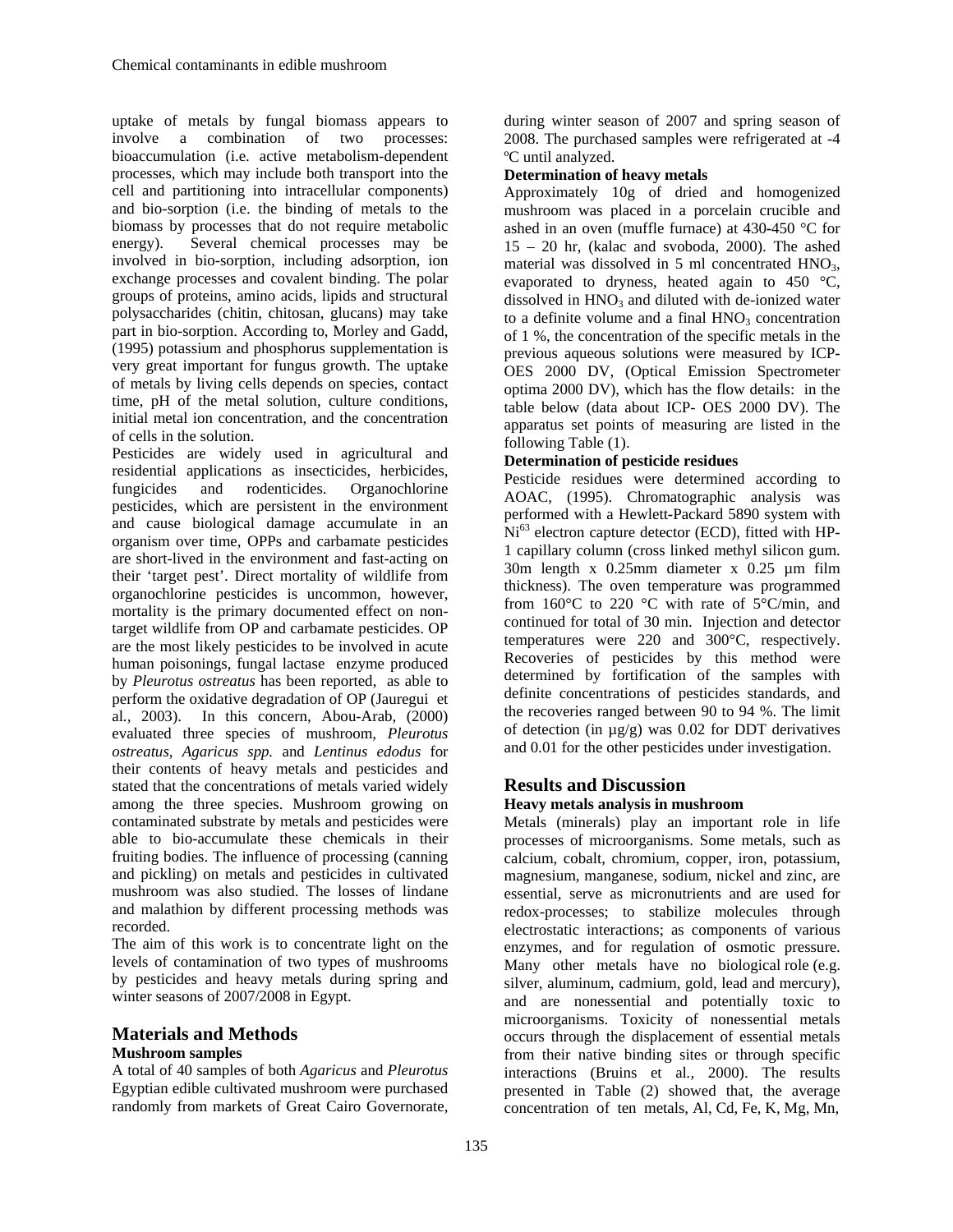| No.                     |                | <b>Elements</b> | Wavelength (nm) | Detection limit $(mg/L)$ | <b>Intensity</b> |
|-------------------------|----------------|-----------------|-----------------|--------------------------|------------------|
|                         | Al             | (Aluminum)      | 396.153         | 0.0280                   | 2050             |
| 2                       | B              | (Boron)         | 2490772         | 0.0057                   | 1150             |
| 3                       | C <sub>d</sub> | (Cadmium)       | 228.802         | 0.0027                   | 1400             |
| $\overline{\mathbf{4}}$ | Fe             | (Iron)          | 238.204         | 0.0046                   | 3500             |
| 5                       | K              | (Potassium)     | 766.490         | 42.857                   | 22               |
| 6                       | Mg             | (Magnesium)     | 285.213         | 0.0016                   | 17500            |
| 7                       | Mn             | (Manganese)     | 257.610         | 0.0014                   | 18000            |
| 8                       | Na             | (Sodium)        | 589.592         | 0.069                    | 300              |
| 9                       | Ni             | (Nickel)        | 231.604         | 0.015                    | 620              |
| 10                      | Pb             | (Lead)          | 220.353         | 0.042                    | 150              |
| 11                      | <b>Se</b>      | (Selenium)      | 196.026         | 0.0750                   | 10.5             |
| 12                      | Zn             | (Zinc)          | 213.857         | 0.0018                   | 1020             |

**Table 1 Instrument conditions of heavy metals determination** 

**Table 2 Heavy metals concentrations in** *Agaricus* **species (mg/kg dry weight)** 

|     |               |             | Winter      |             |             | <b>Spring</b> |             |  |  |  |  |
|-----|---------------|-------------|-------------|-------------|-------------|---------------|-------------|--|--|--|--|
| No. | <b>Metals</b> | Min. Concn. | Max. Concn. | <b>Mean</b> | Min. Concn. | Max. Concn.   | <b>Mean</b> |  |  |  |  |
|     |               | (mg/kg)     | (mg/kg)     | (mg/kg)     | (mg/kg)     | (mg/kg)       | (mg/kg)     |  |  |  |  |
|     | Al            | 20.062      | 23.682      | 21.872      | 17.083      | 17.187        | 17.135      |  |  |  |  |
| 2   | B             | ND          | ND          | <b>ND</b>   | ND          | ND            | ND          |  |  |  |  |
| 3   | Cd            | 0.062       | 0.116       | 0.089       | 0.069       | 0.085         | 0.077       |  |  |  |  |
| 4   | Fe            | 24.286      | 27.364      | 25.825      | 27.017      | 32.916        | 29.966      |  |  |  |  |
| 5   | K             | 26316.77    | 32844.96    | 29580.86    | 24073.86    | 29423.61      | 26748.73    |  |  |  |  |
| 6   | Mg            | 145.807     | 181.977     | 163.89      | 133.38      | 163.02        | 148.20      |  |  |  |  |
| 7   | Mn            | 4.720       | 6.085       | 5.402       | 6.021       | 6.180         | 6.10        |  |  |  |  |
| 8   | Na            | 1088.19     | 1094.57     | 1091.38     | 845.17      | 1619.09       | 1232.13     |  |  |  |  |
| 9   | Ni            | 0.652       | 1.202       | 0.927       | 0.596       | 0.833         | 0.714       |  |  |  |  |
| 10  | Pb            | <b>ND</b>   | <b>ND</b>   | <b>ND</b>   | ND          | ND            | ND.         |  |  |  |  |
| 11  | Se            | 8.757       | 14.186      | 11.471      | 8.645       | 9.573         | 9.109       |  |  |  |  |
| 12  | Zn            | 38.45       | 58.79       | 48.62       | 65.085      | 72.04         | 68.56       |  |  |  |  |

ND= Not Detected

**Table 3 Heavy metals concentrations in** *Pleurotus* **species (mg/kg dry weight)** 

|     |               |             | Winter      |             |             | <b>Spring</b> |             |
|-----|---------------|-------------|-------------|-------------|-------------|---------------|-------------|
| No. | <b>Metals</b> | Min. Concn. | Max. Concn. | <b>Mean</b> | Min. Concn. | Max. Concn.   | <b>Mean</b> |
|     |               | (mg/kg)     | (mg/kg)     | (mg/kg)     | (mg/kg)     | (mg/kg)       | (mg/kg)     |
|     | Al            | 20.393      | 23.836      | 22.115      | 22.970      | 54.371        | 38.670      |
| 2   | B             | ND          | ND          | <b>ND</b>   | ND          | <b>ND</b>     | <b>ND</b>   |
| 3   | Cd            | 0.056       | 0.064       | 0.060       | 0.059       | 0.117         | 0.088       |
| 4   | Fe            | 111.745     | 170.112     | 140.928     | 113.64      | 136.85        | 125.240     |
| 5   | K             | 18262.930   | 23803.37    | 21033.15    | 24923.52    | 25371.25      | 25147.380   |
| 6   | Mg            | 101.185     | 131.882     | 116.533     | 138.088     | 140.568       | 139.330     |
| 7   | Mn            | 6.011       | 11.314      | 8.662       | 5.647       | 6.526         | 6.080       |
| 8   | <b>Na</b>     | 455.603     | 2323.033    | 1389.318    | 372.352     | 1778.44       | 1075.390    |
| 9   | Ni            | 0.365       | 0.560       | 0.462       | 0.382       | 0.479         | 0.431       |
| 10  | Pb            | ND          | ND          | ND          | ND          | <b>ND</b>     | <b>ND</b>   |
| 11  | <b>Se</b>     | 5.668       | 5.730       | 5.099       | 6.117       | 7.095         | 6.610       |
| 12  | Zn            | 60.603      | 94.073      | 77.338      | 82.155      | 121.735       | 101.940     |

ND= Not Detected

Na, Ni, Se and Zn were determined in *Agaricus* samples of winter and spring seasons are (21.87 and 17.14), (0.089 and 0.077), (25.83 and 29.97), (29580.86 and 26748.73), (163.89 and 148.20), (5.40

and 6.10), (1091.19 and 1232.13), (0.93 and 0.71), (11.47 and 9.11) and (48.62 and 68.56) (mg/Kg dry weight of *Agaricus sp.*), respectively. Boron and lead were not found in any of the analyzed samples.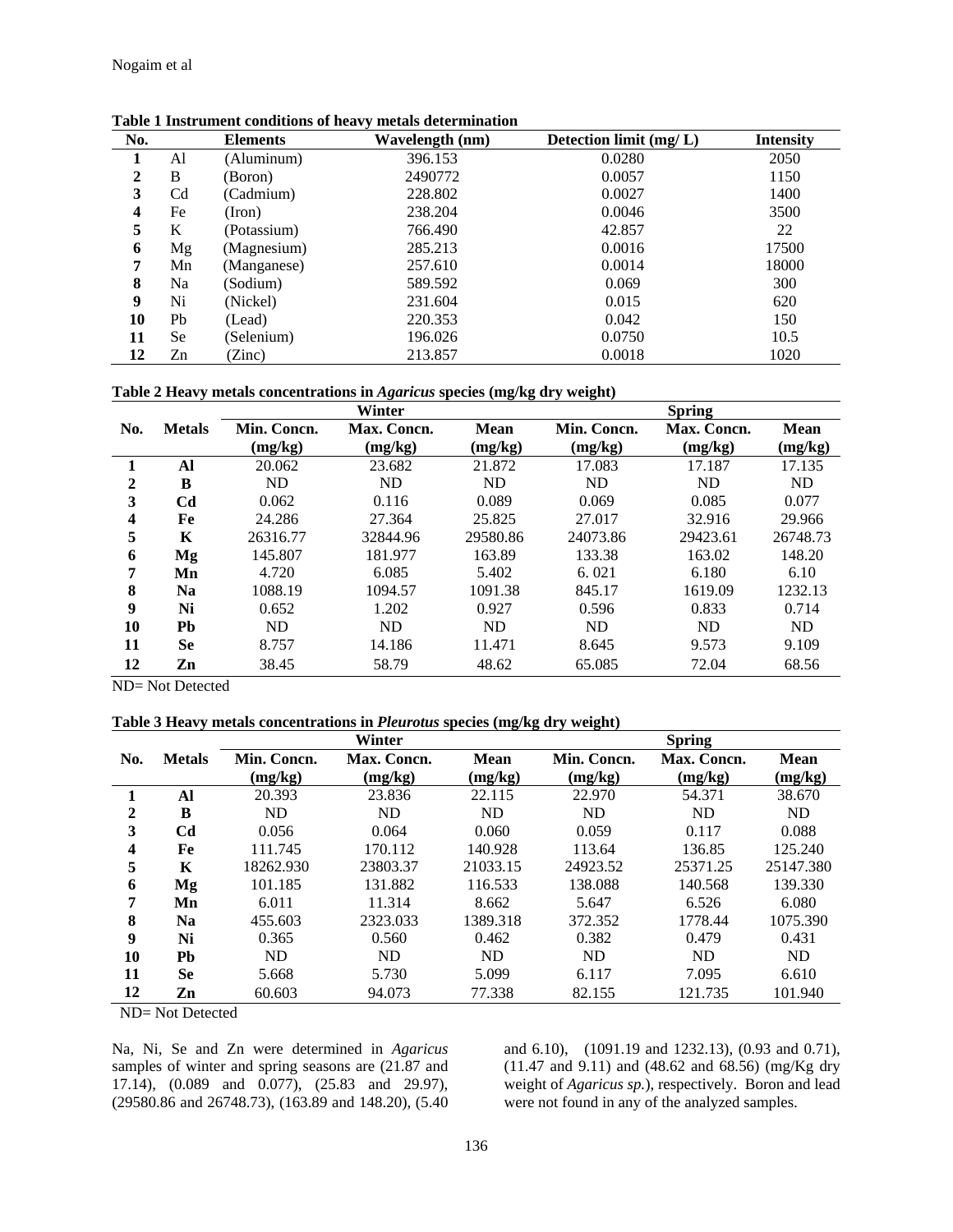| No. |                                       | Winter              |                     |                            | <b>Spring</b>       |                     |                            |  |
|-----|---------------------------------------|---------------------|---------------------|----------------------------|---------------------|---------------------|----------------------------|--|
|     | Organophosphorus<br><b>Pesticides</b> | Min.<br>$(\mu g/g)$ | Max.<br>$(\mu g/g)$ | <b>Mean</b><br>$(\mu g/g)$ | Min.<br>$(\mu g/g)$ | Max.<br>$(\mu g/g)$ | <b>Mean</b><br>$(\mu g/g)$ |  |
|     | <b>Phorate</b>                        | 0.0                 | 0.0                 | N.D                        | 0.0                 | 0.0                 | N.D                        |  |
| 2   | Thiometon                             | 0.0                 | 0.0                 | N.D                        | 0.0                 | 0.0                 | N.D                        |  |
| 3   | <b>Diazinon</b>                       | 0.0                 | 0.0                 | N.D                        | 0.0                 | 0.0                 | N.D                        |  |
|     | <b>Chloropyrifos-Me</b>               | 0.0                 | 0.0                 | N.D                        | 0.0                 | 0.0                 | N.D                        |  |
|     | <b>Pirmiphos</b>                      | 0.0                 | 0.0                 | N.D                        | 0.0                 | 0.0                 | N.D                        |  |
| 6   | <b>Malathion</b>                      | 0.1236              | 0.1525              | 0.1380                     | 0.1145              | 0.1629              | 0.1387                     |  |
| −   | <b>Dorsban</b>                        | 0.0                 | 0.0                 | N.D                        | 0.0                 | 0.0                 | N.D                        |  |
| 8   | Profenofos                            | 0.0                 | 0.0                 | N.D                        | 0.0                 | 0.0                 | N.D                        |  |

#### **Table 4 Concentrations of organophosphorus pesticides (ppm) in** *Agaricus* **mushroom**

N.D = Not Detected

**Table 5 Concentrations of organochlorine pesticides (ppm) in** *Agaricus* **mushroom** 

| No.              | <b>Organochlorines</b> | Winter      |             |             | <b>Spring</b> |             |             |  |
|------------------|------------------------|-------------|-------------|-------------|---------------|-------------|-------------|--|
|                  | <b>Pesticides</b>      | Min.        | Max.        | <b>Mean</b> | Min.          | Max.        | <b>Mean</b> |  |
|                  |                        | $(\mu g/g)$ | $(\mu g/g)$ | $(\mu g/g)$ | $(\mu g/g)$   | $(\mu g/g)$ | $(\mu g/g)$ |  |
|                  | HCB                    | 0.0         | 0.0         | N.D         | 0.0           | 0.0         | N.D         |  |
| 2                | Lindane                | 0.0085      | 0.010       | 0.0093      | 0.0098        | 0.0123      | 0.011       |  |
| 3                | <b>Heptachlor</b>      | 0.0         | 0.0         | N.D         | 0.0           | 0.0         | N.D         |  |
| $\boldsymbol{4}$ | <b>Dieldrin</b>        | 0.0         | 0.0         | N.D         | 0.0           | 0.0         | N.D         |  |
| 5                | Endrin                 | 0.0         | 0.0         | N.D         | 0.0           | 0.0         | N.D         |  |
| 6                | $o, p'$ -DDD           | 0.0         | 0.0         | N.D         | 0.0           | 0.0         | N.D         |  |
| 7                | $p, p'$ -DDD           | 0.0         | 0.0         | N.D         | 0.0           | 0.0         | N.D         |  |
| 8                | $o,p'$ -DDT            | 0.0         | 0.0         | N.D         | 0.0           | 0.0         | N.D         |  |
| 9                | $p, p'$ -DDT           | 0.0         | 0.0         | N.D         | 0.0           | 0.0         | N.D         |  |

 $N.D = Not$  Detected

#### **Table 6 Concentrations of organophosphorus pesticides (ppm) in** *Pleurotus* **mushroom**

| No. |                                       | Winter              |                     |                            | <b>Spring</b>       |                     |                            |  |
|-----|---------------------------------------|---------------------|---------------------|----------------------------|---------------------|---------------------|----------------------------|--|
|     | Organophosphorus<br><b>Pesticides</b> | Min.<br>$(\mu g/g)$ | Max.<br>$(\mu g/g)$ | <b>Mean</b><br>$(\mu g/g)$ | Min.<br>$(\mu g/g)$ | Max.<br>$(\mu g/g)$ | <b>Mean</b><br>$(\mu g/g)$ |  |
|     | <b>Phorate</b>                        | 0.0                 | 0.0                 | N.D                        | 0.0                 | 0.0                 | N.D                        |  |
|     | <b>Thiometon</b>                      | 0.4267              | 0.6891              | 0.5579                     | 0.5423              | 0.6792              | 0.6107                     |  |
| 3   | <b>Diazinon</b>                       | 0.0                 | 0.0                 | N.D                        | 0.0                 | 0.0                 | N.D                        |  |
| 4   | <b>Chloropyrifos-Ms-</b>              | 0.0                 | 0.0                 | N.D                        | 0.0                 | 0.0                 | N.D                        |  |
|     | Pirmiphos                             | 0.0                 | 0.0                 | N.D                        | 0.0                 | 0.0                 | N.D                        |  |
| 6   | <b>Malathion</b>                      | 0.0991              | 0.1153              | 0.1072                     | 0.0874              | 0.1013              | 0.944                      |  |
|     | <b>Dorsban</b>                        | 0.0                 | 0.0                 | N.D                        | 0.0                 | 0.0                 | N.D                        |  |
|     | <b>Profenofos</b>                     | 0.0                 | 0.0                 | N.D                        | 0.0                 | 0.0                 | N.D                        |  |

N.D = Not Detected

## **Table 7 Concentrations of organochlorine pesticides (ppm) in** *Pleurotus* **mushroom.**

| No. | <b>Organochlorine</b> | Winter      |             |             | <b>Spring</b> |             |             |  |
|-----|-----------------------|-------------|-------------|-------------|---------------|-------------|-------------|--|
|     | <b>Pesticides</b>     | Min.        | Max.        | <b>Mean</b> | Min.          | Max.        | <b>Mean</b> |  |
|     |                       | $(\mu g/g)$ | $(\mu g/g)$ | $(\mu g/g)$ | $(\mu g/g)$   | $(\mu g/g)$ | $(\mu g/g)$ |  |
|     | <b>HCB</b>            | 0.0         | 0.0         | N.D         | 0.0           | 0.0         | N.D         |  |
|     | Lindane               | 0.010       | 0.0125      | 0.0114      | 0.0046        | 0.0068      | 0.0057      |  |
| 3   | <b>Heptachlor</b>     | 0.0         | 0.0         | N.D         | 0.0           | 0.0         | N.D         |  |
| 4   | <b>Dieldrin</b>       | 0.0         | 0.0         | N.D         | 0.0           | 0.0         | N.D         |  |
|     | <b>Endrin</b>         | 0.0         | 0.0         | N.D         | 0.0           | 0.0         | N.D         |  |
| 6   | $o,p'$ -DDD           | 0.0         | 0.0         | N.D         | 0.0           | 0.0         | N.D         |  |
| 7   | $p, p'$ -DDD          | 0.0         | 0.0         | N.D         | 0.0           | 0.0         | N.D         |  |
| 8   | $o,p'$ -DDT           | 0.0         | 0.0         | N.D         | 0.0           | 0.0         | N.D         |  |
| Q   | $p, p'$ -DDT          | 0.0023      | 0.0040      | 0.0032      | 0.0031        | 0.0054      | 0.0043      |  |

 $N.D = Not$  Detected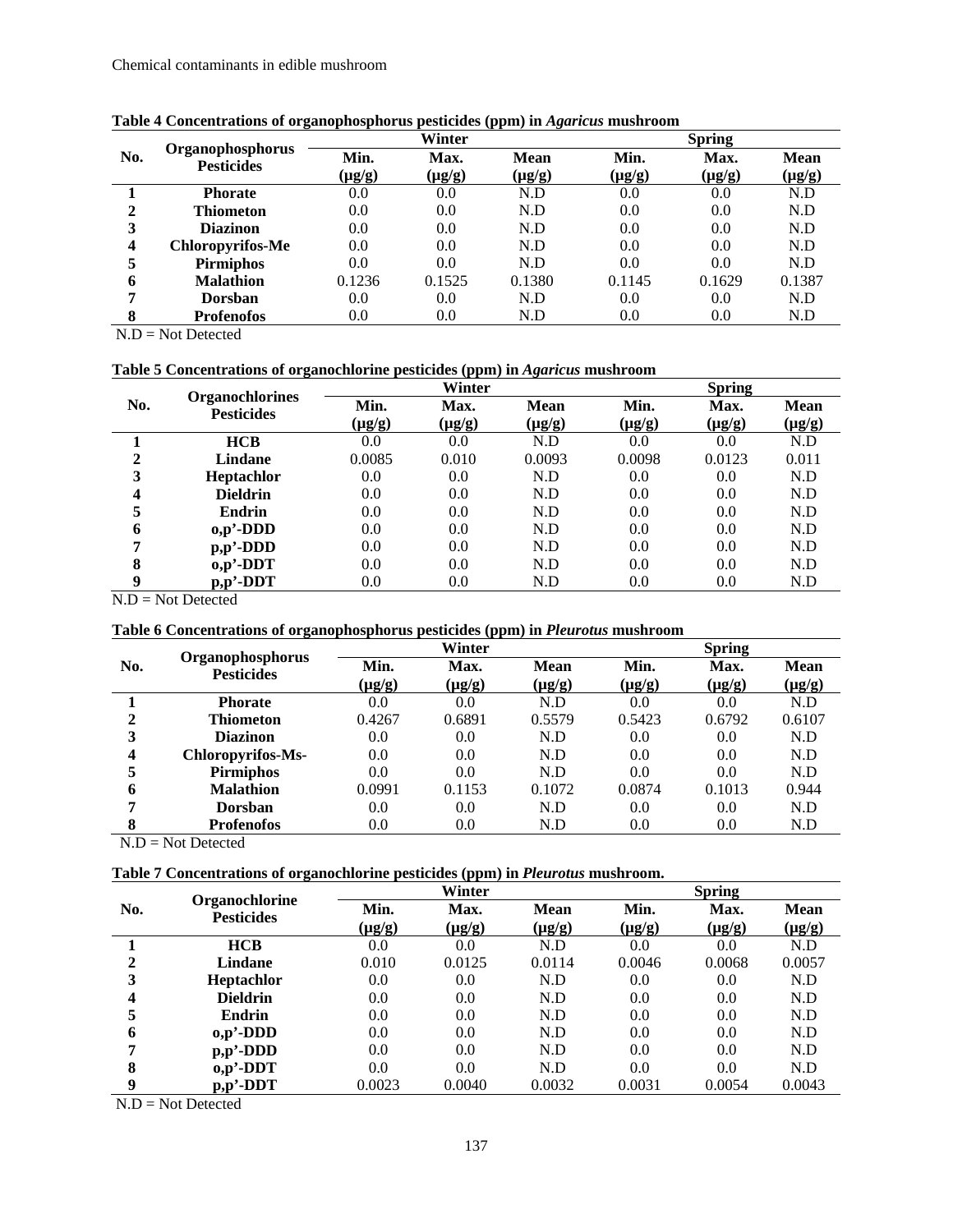With respect to *Pleurotus sp.* mushrooms, results in Table 3 showed concentrations of the same metals determined in the same seasons. The average concentrations recorded are (22.12 and 38.67), (0.06 and 0009), (140.93 and 125.24), (21033.15 and 25147.38), (116.53 and 139.33), (8.66 and 6.08), (1389.32 and 1075.39), (0.46 and 0.43), (5.10 and 6.61) and (77.34 and 101.94) (mg/kg of dry weight of *Pleurotus* mushroom), respectively.

Toxicological and environmental studies have prompted interest in the determination of toxic elements in food. Mushrooms surely do not constitute a significant portion of the human diet, but the consumption of wild and cultivated mushrooms has become increasingly popular in recent years. Many metals are essential, e.g. Na, K, Cu, Zn, Co, Ca, Mg, Mn and Fe, but all can exert toxicity when present above certain threshold concentrations. Other metals; Cs, Al, Cd, Hg and Pb, have no known biological function but all can be accumulated by fungi (Gadd, 2006). Many results for different researchers showed that, heavy metals concentration in mushrooms was clearly high. The results are in parallel with Melgar et al*.,* (2007), who explained the accumulation of heavy metals in fungi such as *Agaricus macrospores* and stated that, fungi shows potential for the removal of heavy metals from aqueous solutions contaminated by zinc, copper, mercury, cadmium or lead. Also, the results are in agree with Ouzouni and Riganakos, (2007), who analyzed different species of wild edible mushrooms from different regions of Greece for their metal (Mg, Cr, Mn, Fe, Co, Ni, Cu, Zn, Pb, Cd, Al, As and Sn) content. Metals concentrations in their samples were ranged between 739-1165 µg/g dry wt.(Mg), 0.41-13 (Cr), 11.4-100 (Mn), 46.3-317 (Fe), not detected-3 (Co), 0.28-10.1 (Ni), 3.80-32.6 (Cu), 35.9- 96.9 (Zn), 0.00-1.37 (Pb) and 0.08- 0.41 µg/g dry wt. for Cd. As, Sn and Al concentrations were under the detection limit of the applied method.

#### **Determination of pesticides residues in mushroom**

The extensive and massive use of pesticides in agriculture has serious impacts on the environment, compromising soil and water quality and major concern has been to protect water resources (Stegmann et al*.,*  2001). Eight compounds of organo-phosphorus pesticides residues were analyzed as phorate, diazinon, chloropyrifos-Me, pirmiphos, dorsban, profenofos, thiometon and malathion. The results in Tables (4, 5, 6 and 7) show that, first six pesticides were not detected in any of the analyzed samples in both types of *Agaricus* or *Pleurotus* mushrooms through seasonal winter or spring 2007/ 2008, while malathion was found with an average concentration of 0.1380 and 0.1387 ppm (µg/g) in samples of *Agaricus* mushroom in winter and spring, respectively. While, in *Pleurotus* mushrooms samples, malathion concentrations were 0.1072 and 0.944 ppm  $(\mu g/g)$ , respectively.

On the other hand, pesticide residues of thiometon was detected in an average concentration as 0.5579 and 0.6107 (µg/g) in samples of *Pleurotus* mushrooms in winter and spring, respectively.

For organo-chlorine pesticide residues, nine compounds were determined; HCB, lindane, heptachlor, dieldrin, endrin, o.p'-DDD, p,p'-DDD, o,p'-DDT and p,p'- DDT. In samples of *Pleurotus* mushrooms, p,p'-DDT residue was only found from these group with an average concentration of 0.0032 and 0.0043 ppm or  $(\mu g/g)$ , in winter and spring, respectively. These concentration of DDT not high but it is very important, because we that is still a long time without analyzing. While lindane residues were detected an average concentration of  $0.0093$  and  $0.011$  ppm or  $(\mu g/g)$  in samples of *Agaricus* mushrooms in the winter and spring seasons, respectively. And also, it was detected in *Pleurotus* mushrooms with an average concentration were  $0.0114$  and  $0.0057$  ( $\mu$ g/g) in samples for winter and spring seasons, respectively.

From previous results in present study, it can be reported that, pesticide residues in Egyptian edible mushroom of *Agaricus* and *Pleurotus* in winter and spring 2007/2008, were not of high concentrations, but there have very important indictors about health of consumers. So, many other studies can support these results. Local and international studies like (Abou-Arab, 2000) and (Jauregui et al*.,* 2003) can be taken in consideration.

## **Conclusion**

The content of chemical contaminants in Egyptian edible mushrooms studied during this work are moderate, but it is very important in food quality and health of consumers, heavy metals divided in two groups, first is nutrient minerals like., K, Mg and Fe which are found in an optimum concentrations and it can be decided that, mushroom are good source of these minerals. While, the second group which is toxic or poisonous elements like Cd, Pb, As, Hg and Zn were found in low concentrations and they are less than the international acceptable limits of codex, FAO and WHO. Moreover, the majority of investigated pesticide residues of two main groups (organochlorines and organophosphorus) were not detected in this study. The determined pesticides residues of the positive samples were in the permissible limits. So, edible mushrooms can be used in preparing our foods to gain its benefit of high nutrition value.

## **References**

- AOAC, 1995. Association of Official Analytical Chemists, official methods of analysis.  $16<sup>th</sup>$  Ed, Washington DC, USA.
- Abou-Arab AK, 2000. Mushroom and its relation to some contaminants. Journal of the Egypt Society of Toxicology, 23: 77-83.